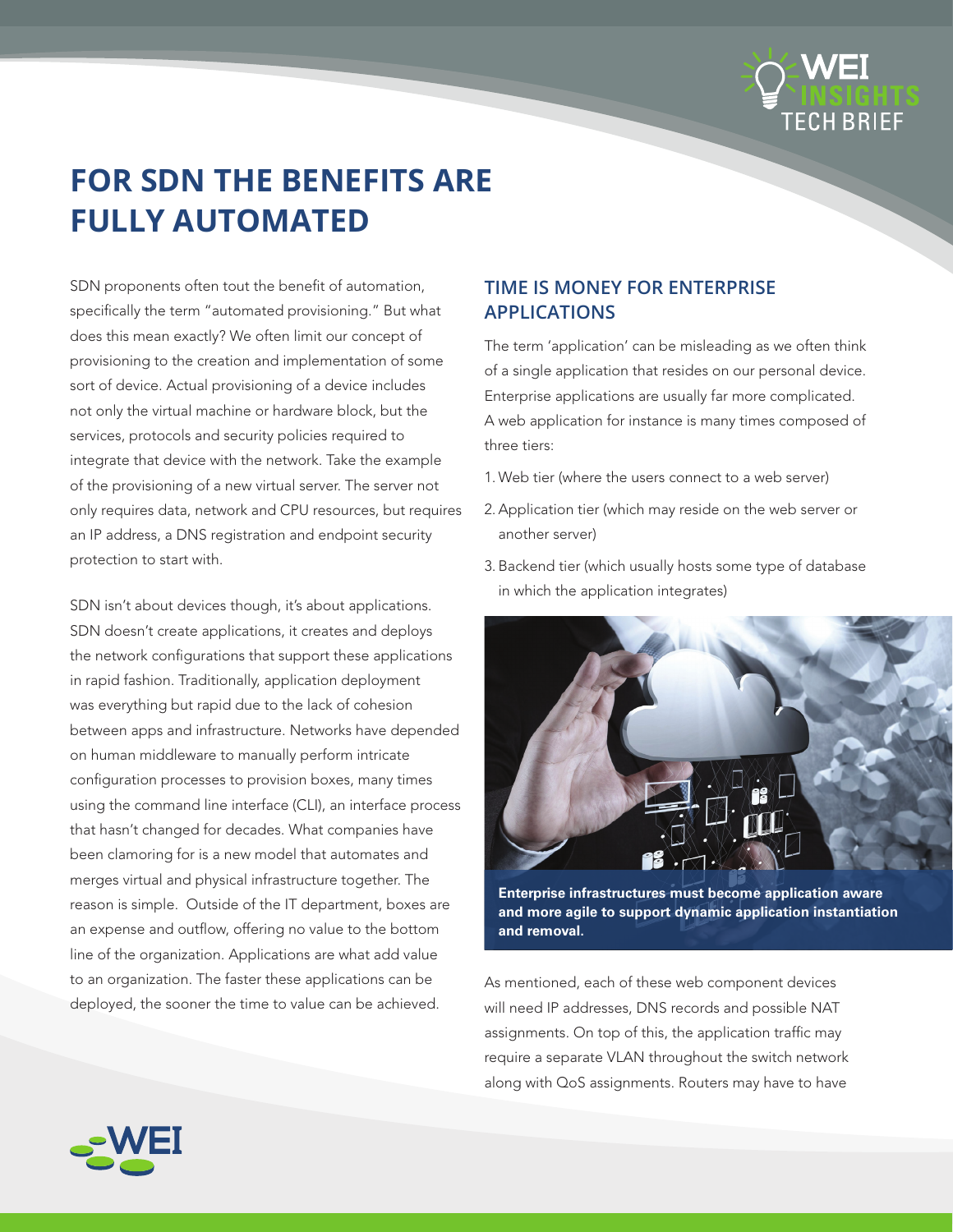access control lists and routing tables may be modified as well. Traditionally, this type of undertaking within a large enterprise could consume weeks if not months and in today's global hyper competitive economy, time is money.

It's not just the dynamic implementation of new applications that needs to be automated, but the decommissioning of applications as well. Application specific VLANs and routing entries need to be erased from the devices they were robotically created on in the first place, minimizing the footprint of these devices in order to maximize both security and performance. To sum it up, enterprise infrastructures must become application aware and more agile to support dynamic application instantiation and removal.

Imagine the following scenario for the implementation of a highly complex enterprise application such as an ERP system. Relying on your IT staff to configure the network for such a mammoth software implementation would be highly time consuming and hiring an outside consulting team would be expensive. But what if the application vendor provided you with an SDN ready configuration that could simply be pushed out onto all of your data plane devices? Imagine how much time and money that would save. Believe it or not, this scenario is completely plausible with SDN solutions that are readily available today such as Cisco ACI.

### **STREAMLINE THE APPLICATION DEPLOYMENT PROCESS**

Cisco ACI stands for Application Centric Infrastructure. Automation is built from the ground up with Cisco ACI. Their design efforts were directed under a mandate of simplicity and as a result, Cisco developed a fresh approach to networking that completely streamlines the application deployment process.

At the core of ACI is the Application Policy Infrastructure Controller or APIC. The APIC is a centralized clustered controller that provides the programmability and centralized management that in term governs the network fabric

in order to provide an optimized ecosystem for desired applications. Underneath the APIC lies a simple two tiered switch architecture rather than the traditional three-layer system embraced by traditional networks. Though well suited for the traditional client-server traffic of yesteryear, the traditional 3-layer switch design is poorly suited for the east-west traffic flow patterns that are typical of today's data center. Cisco's two layered approach, referred to as a leaf-and-spine architecture, creates a redundant and highly efficient mesh fabric that allows for nearly unlimited scalability. Spine switches are the core devices, but instead of being a large, chassis-based switching platforms (as is characteristic of traditional core switches), the spine is composed of many high-throughput Layer 3 switches with high port density. Leaf switches make up the access layer; providing network connection points for servers, as well as uplink to the spine switches.

The real genius of ACI lies in what Cisco refers to as the Network Application Profiles which they describe as an automated deployed cisco validation design. The NAP contains all of the configuration information required by the app for the supporting network devices such as VLAN, ACL and firewall settings. Essentially the application network profile is the end to end connectivity and policy requirements for an application. Once created, the NAP can be deployed within minutes. What's more, complicated application vendors can simply supply you a preconfigured NAP as part of your application package. Implementation can be completed the day of purchase.

#### **IT'S ABOUT THE VALUE ADD**

It is totally possible that SDN will be for the IT industry what the assembly line proved to be for the automotive industry. Prior to the assembly line, the provisioning of an automobile was completely unscalable due to the inhibiting manual intensive process. As a result, it was beyond reproach for all but the wealthiest of consumers. The assembly line streamlined the provisioning process to such a degree